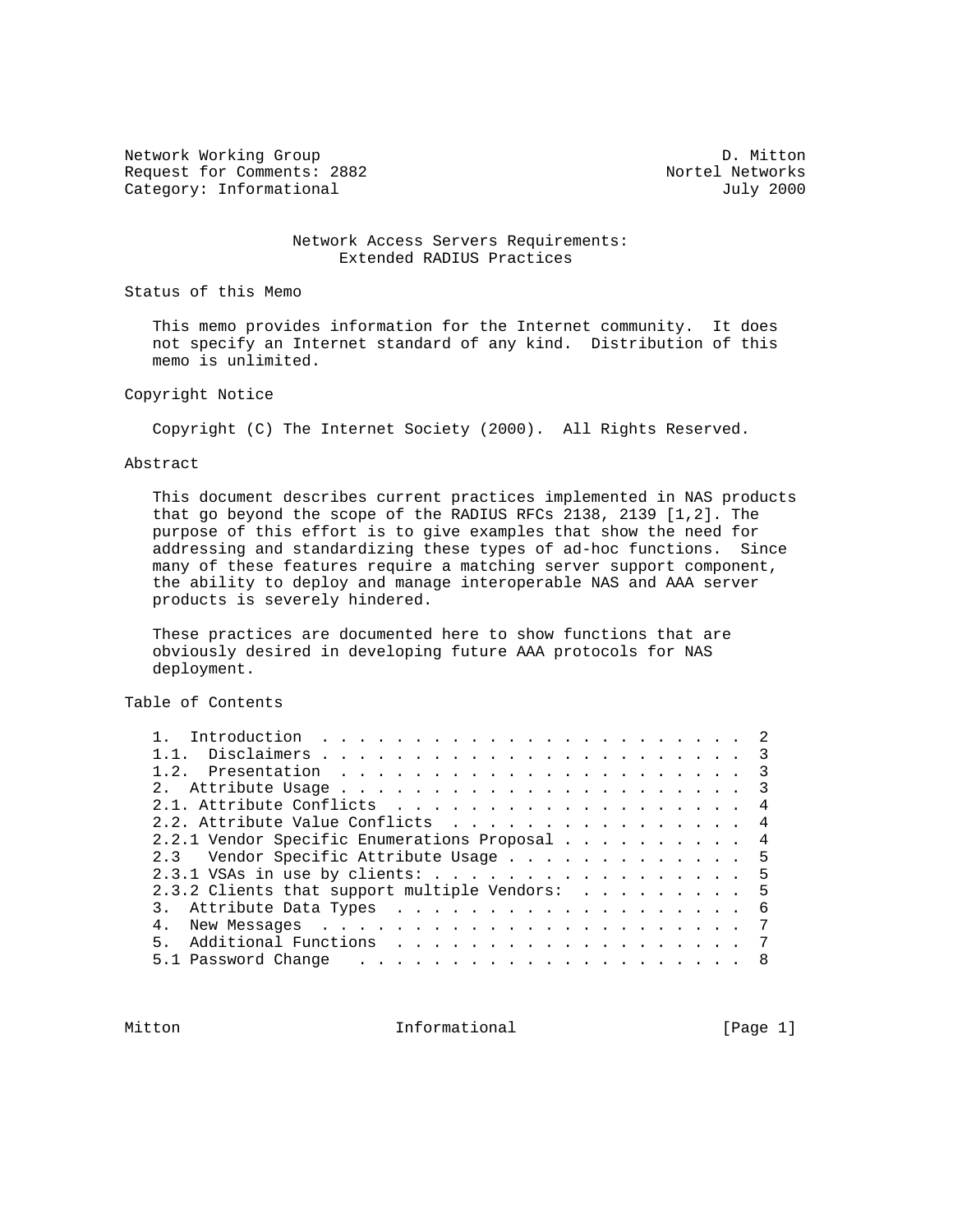|                                     |  |  |  |  | - 8 |
|-------------------------------------|--|--|--|--|-----|
|                                     |  |  |  |  |     |
|                                     |  |  |  |  |     |
|                                     |  |  |  |  |     |
|                                     |  |  |  |  |     |
| 6.2 Resource Management Messages 10 |  |  |  |  |     |
|                                     |  |  |  |  |     |
| 6.4 Authorization Changes 11        |  |  |  |  |     |
|                                     |  |  |  |  |     |
| 8. Accounting Extensions 12         |  |  |  |  |     |
|                                     |  |  |  |  |     |
|                                     |  |  |  |  |     |
| 10. Security Considerations 13      |  |  |  |  |     |
| 11. Implementation Documents 13     |  |  |  |  |     |
|                                     |  |  |  |  |     |
|                                     |  |  |  |  |     |
|                                     |  |  |  |  |     |
|                                     |  |  |  |  |     |
|                                     |  |  |  |  |     |
| 14. Full Copyright Statement 16     |  |  |  |  |     |

## 1. Introduction

 The RADIUS Working Group was formed in 1995 to document the protocol of the same name, and was chartered to stay within a set of bounds for dial-in terminal servers. Unfortunately the real world of Network Access Servers (NASes) hasn't stayed that small and simple, and continues to evolve at an amazing rate.

 This document shows some of the current implementations on the market have already outstripped the capabilities of the RADIUS protocol. A quite a few features have been developed completely outside the protocol. These features use the RADIUS protocol structure and format, but employ operations and semantics well beyond the RFC documents.

 I learn of the details of these functions from reading industry manuals and often have to respond to them in competive bid specifications. As they become deployed in the field, they gather the force of de-facto standards.

 Because they have been done outside scope of the RFCs, they are vendor specific, and introduce significant problems in offering an interoperable product.

Mitton **Informational Informational** [Page 2]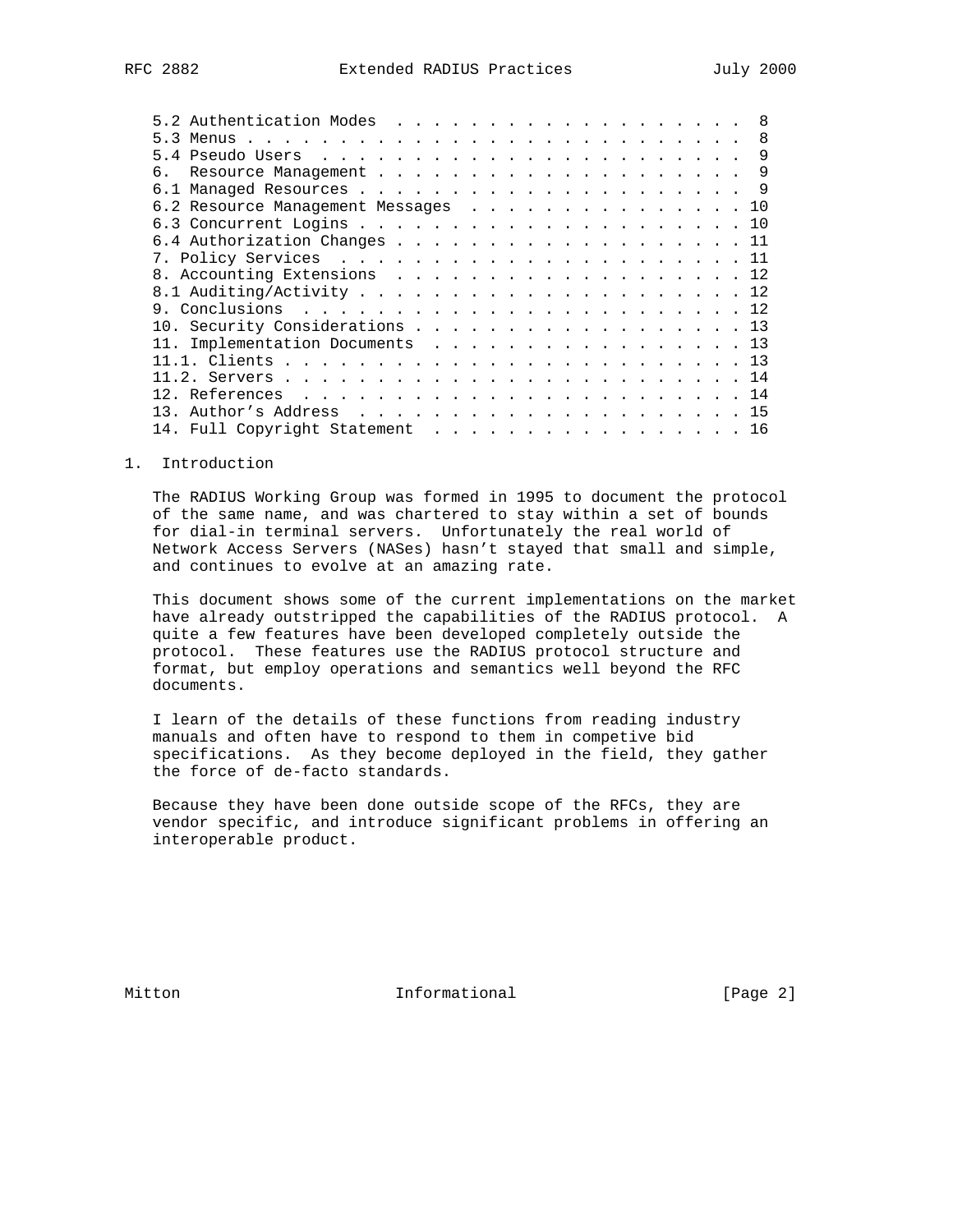## 1.1. Disclaimers

 The data and numbers in this document have been gleaned from public sources and vendor documents along the way. Actual implementation of many these features and variation from the documentation has not been confirmed.

 This document is a snapshot of known practices at the time of writing. It is not intended to standardize these practices here, or keep this document current, beyond initial publication. While some detailed information is given, it is not the purpose of this document to directly or sufficiently describe the functions mentioned to the level of a complete functional specification.

 The author has not transcribed copyrighted material, and is not aware of whether any of these practices have of intellectual property restrictions.

 Any numeric assignments or functional operations are subject to change by vendors without notice. I would appreciate any direct input, preferably first hand, from implementors.

#### 1.2. Presentation

 Without any easy organization for the material, information is arranged in a simple taxonomy from bottom-up complexity:

- Attribute Usage
- Attribute Data Types
- Message Codes
- New Operations
- 2. Attribute Usage

 The RADIUS RFCs define attribute type ranges and specific attribute definitions.

- There are about 70 defined RADIUS attributes:
- Values 192-223 are reserved for experimental use
- Values 224-240 are reserved for implementation-specific use
- Values 241-255 are reserved and should not be used.

Mitton **Informational Informational** [Page 3]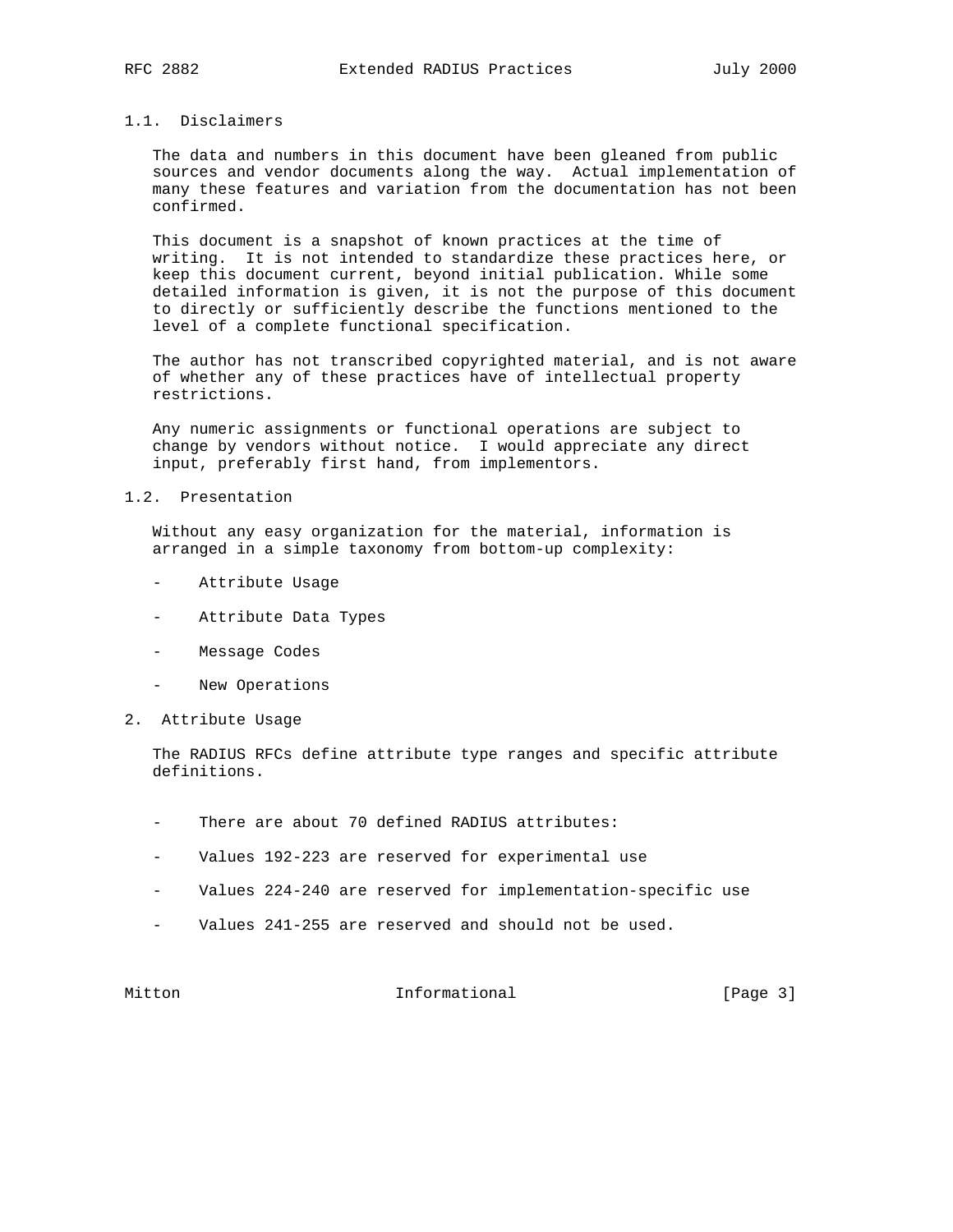Attribute 26 was defined to be the Vendor Specific Attribute (VSA) with further internal structure to allow vendor expansion.

2.1. Attribute conflicts

 In practice attributes 92-255 are in use by a vendor. And another vendor also use attributes in the 90-104 range and conflicts with this usage.

 To deal with these issues, server vendors have added vendor specific parameters to their client database files. The administrator has to indicate the vendor type of NAS along with the client IP address and secret, so that the server can disambiguate the attribute usage.

 One server has a single large vendors file to describe the mapping all attributes to an internal format that retains the vendor id. Another server implementation uses multiple dictionaries, each indexed to a NAS and Vendor Model definition list.

#### 2.2. Attribute Value Conflicts

 Adding additional attributes may be more trouble than necessary for simple features. Often existing RADIUS attributes could be extended with additional values (particularly attributes that are enumerated choices). But in doing such there is no way to guarantee not conflicting with other vendor's extensions.

2.2.1. Vendor Specific Enumerations proposal

 One proposed solution to this problem was Vendor Specific Enumerations (VSEs). That is to imbed the vendor's management ID in the numeric value (ala VSAs) which would to divide up the attribute value space. This technique has not seen any acceptance by the working group or other vendors, however, the vendor did accomplish the goal of not conflicting with working group additions or other vendor values.

Example dictionary of VSE values:

| VALUE | Service-Type     | VSE-Authorize-Only     | 0x06300001 |
|-------|------------------|------------------------|------------|
| VALUE | Acct-Status-Type | VSE-User-Reject        | 0x06300001 |
| VALUE | Acct-Status-Type | VSE-Call-Reject        | 0x06300002 |
| VALUE | Acct-Status-Type | VSE-IPCP-Start         | 0x06300003 |
| VALUE | Acct-Status-Type | VSE-IPXCP-Start        | 0x06300004 |
| VALUE | Acct-Status-Type | VSE-ATCP-Start         | 0x06300005 |
| VALUE | Acct-Status-Type | VSE-Accounting-Restart | 0x06300006 |
| VALUE | Acct-Status-Type | VSE-Accounting-Shutoff | 0x06300007 |
|       |                  |                        |            |

Mitton 10 Informational 10 Page 4]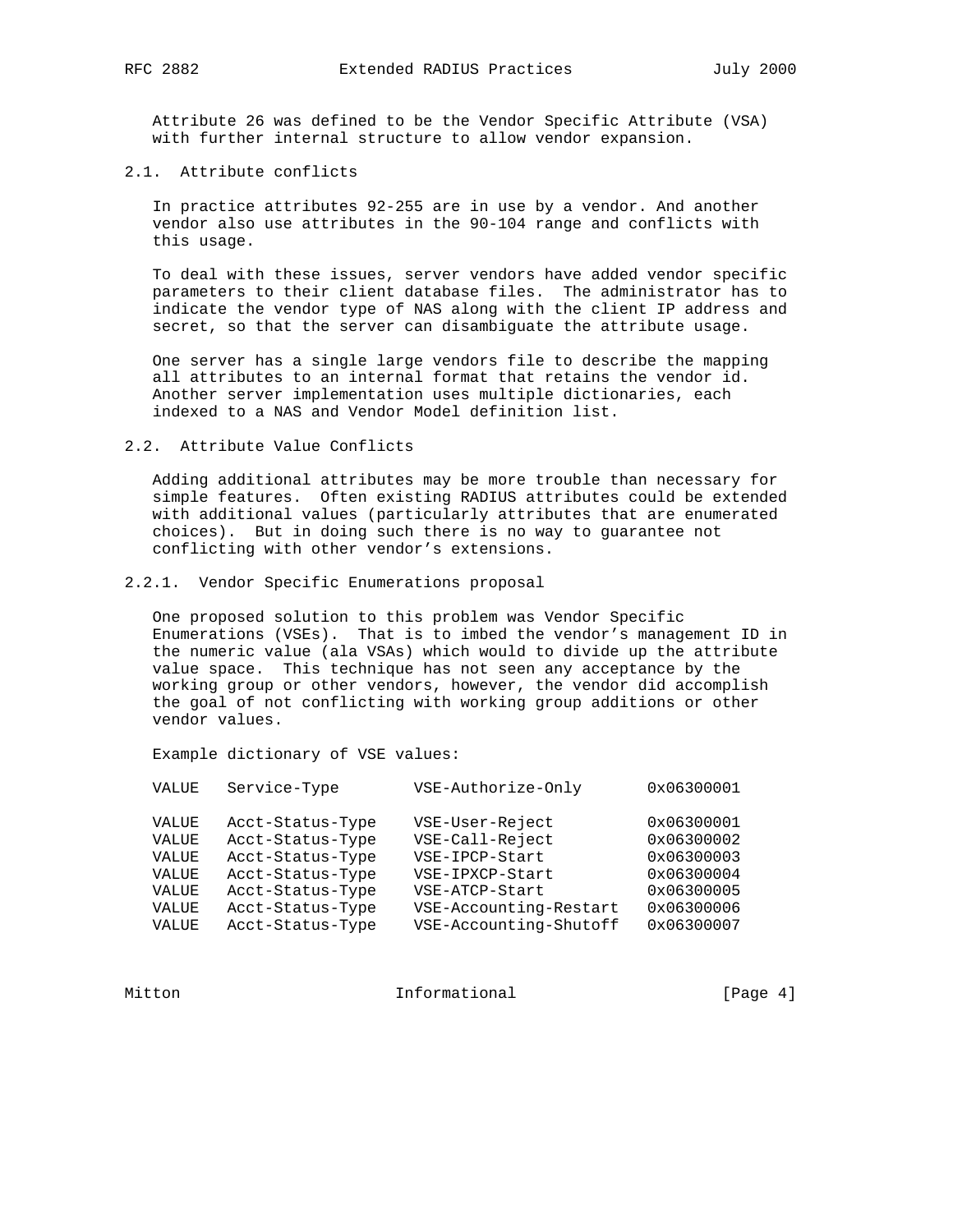| VALUE | Acct-Status-Type | VSE-Tunnel-Start      | 0x06300008 |
|-------|------------------|-----------------------|------------|
| VALUE | Acct-Status-Type | VSE-Tunnel-Stop       | 0x06300009 |
| VALUE | Acct-Status-Type | VSE-Tunnel-Reject     | 0x0630000a |
| VALUE | Acct-Status-Type | VSE-Tunnel-Link-Start | 0x0630000b |
| VALUE | Acct-Status-Type | VSE-Tunnel-Link-Stop  | 0x0630000c |
| VALUE | Acct-Status-Type | VSE-MP-Start          | 0x0630000d |
| VALUE | Acct-Status-Type | VSE-MP-Stop           | 0x0630000e |
| VALUE | Acct-Status-Type | VSE-Line-Seizure      | 0x0630000f |
| VALUE | Acct-Status-Type | VSE-Rlogin-Start      | 0x06300010 |
| VALUE | Acct-Status-Type | VSE-Rlogin-Stop       | 0x06300011 |

2.3. Vendor Specific Attribute Usage

 Because attribute 26 Vendor Specific Attributes (VSAs) came late in the RADIUS working group development, there were some server implementations that were late to support them. Today, there are several leading implementations of clients that make extensive use of VSAs. What's unfortunate is that there is also several different formats of VSAs implemented. This is because the RFC suggested format does not support more than 256 attributes.

2.3.1. VSAs in use by some clients:

At the time this document was written, the following had be observed:

- Microsoft: several for MS-CHAP authentication support [9]
- ACC: 42 [10]
- Nortel(Bay): about 60 VSAs and 16 VSEs
- Nortel(Aptis): about 60 VSA: 20 1-byte, ~130 4-byte header. Aptis VSAs have shifted from a regular format to a 4-byte header format, due to the large number of attributes implemented.
- 3Com (USR): about 130 USR VSAs are different than the format suggested in RFC 2138. They have a 4 byte type field and have no internal length.

 Some vendors that did not initially use VSAs, have shifted in later releases VSA usage as a configuration option.

2.3.2. Clients that support Multiple Vendor Attributes

 Now that MS-CHAP RADIUS attributes have been published in RFC 2548 [9] as Microsoft VSA attributes, it will become typical that for NAS clients that support MS-CHAP authentication to process several

Mitton **Informational Informational** [Page 5]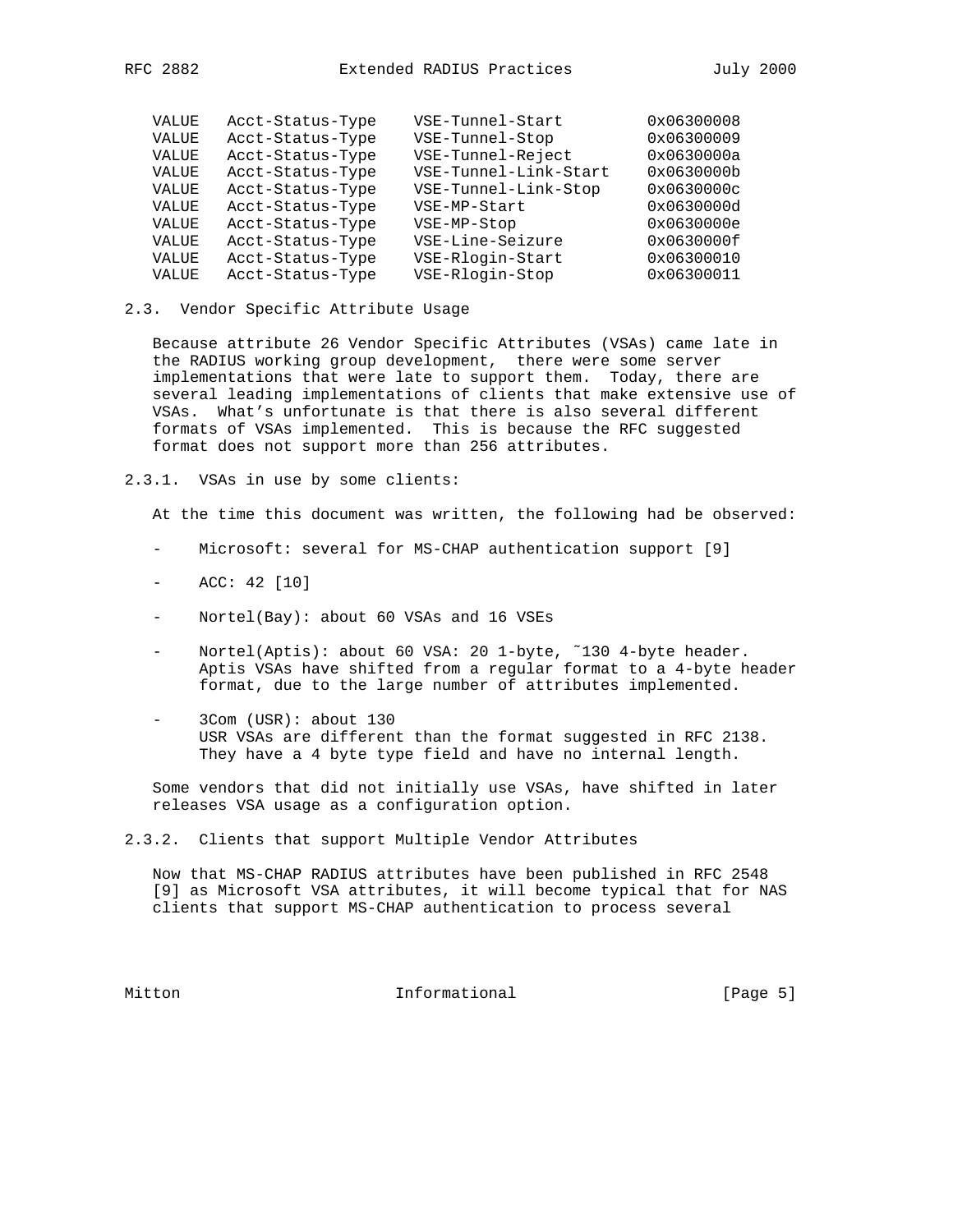different vendor VSA types. This has implications for RADIUS servers that filter or "prune" return attributes based on the vendor make/model of the NAS client.

 One NAS implementation can receive up to three different vendor specific attribute sets, but will only send attributes according to the "mode" that has been configured by the operator. This allows it to fit into environments where the customer has become dependent on a particular set of RADIUS attributes, and allows the NAS to "drop-in" without server attribute changes.

 There is another NAS that supports 3 vendor attributes sets concurrently. That is, it will normally use a combination of different vendor VSAs in return profiles from the server. This was done to support a superset of competing vendor's extensions, as well as it's own, and include an extensions from a sister product.

3. Attribute Data Types

The base RFCs define only has 4 basic data types:

- integer, 32 bit unsigned
- string, 1-253 bytes, counted.
- ipaddr, 32 bit IPv4
- date, 32 bit Unix format.

Since then, various variations have been added:

 The tunnel authentication document [6] adds an optional compound "tag" byte to tunnel attributes. These are a single byte prepended to the data field in order to support sets of attributes to be returned. The byte value must be in the range 01-3F hex or it is considered to be data.

 Note that there is no native support for IPv6 addresses. In fact IPv6 support is missing in some fixed message components too.

 There have been special attribute types created within servers. For packet filters, the format called "abinary" was created. The user enters an ASCII string filter description in the user profile, but the server parses it into a binary string before passing it to the NAS. This lowers the complexity of the NAS parser. Also a "phonestring" server data type allows additional data type checking at the entry application.

Mitton Informational [Page 6]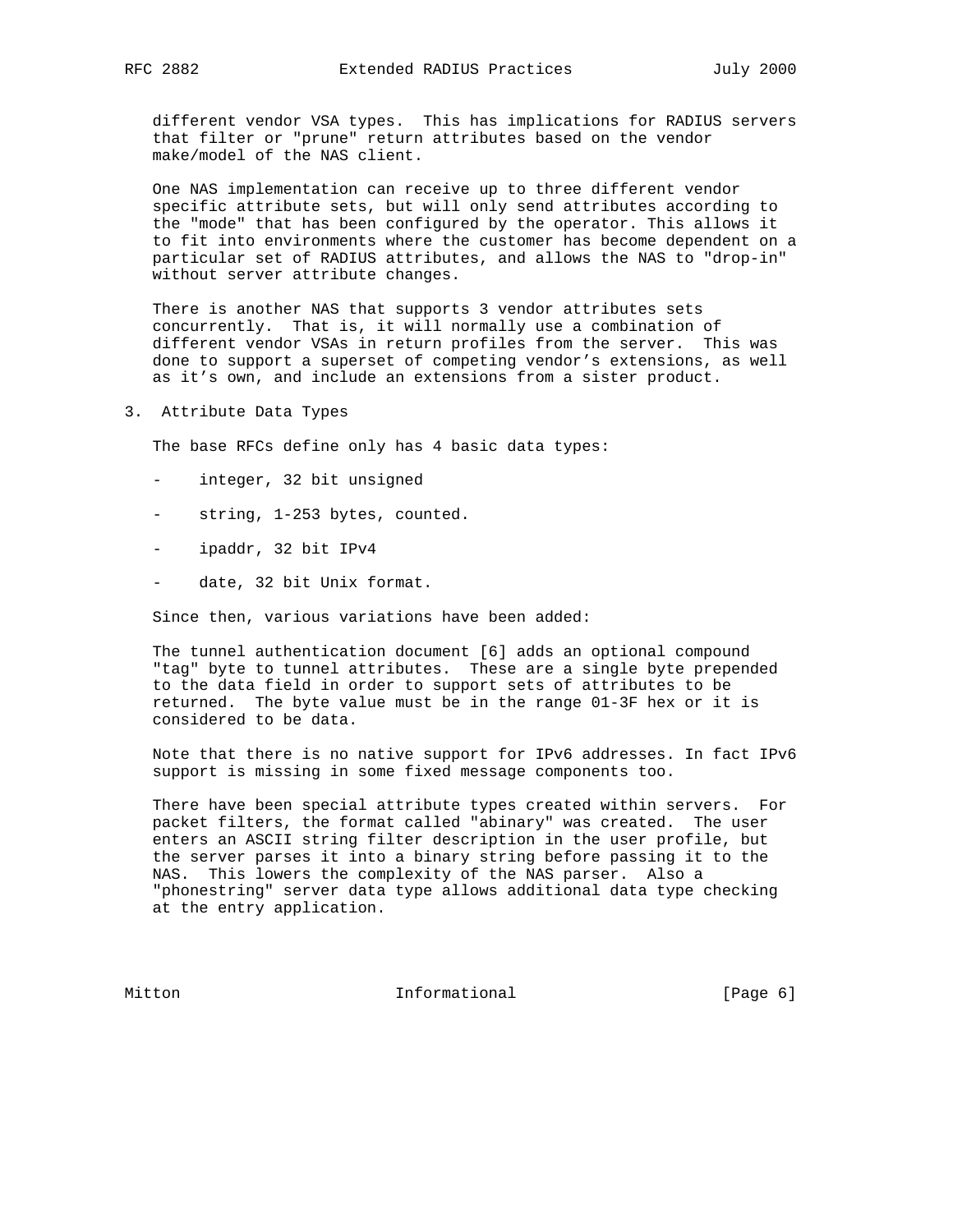## 4. New Messages

 A number of new message types have been introduced by various parties over time. The base specification has 6, vendors have added 26.

 These fall into a number of categories which are described in the next section below. Some of these messages are actually used between the RADIUS server and some other resource server, using a RADIUS-like protocol to implement new functions.

 6 Accounting Status (now Interim Accounting [5]) 7 Password Request 8 Password Ack 9 Password Reject 10 Accounting Message 21 Resource Free Request 22 Resource Free Response 23 Resource Query Request 24 Resource Query Response 25 Alternate Resource Reclaim Request 26 NAS Reboot Request 27 NAS Reboot Response 29 Next Passcode 30 New Pin 31 Terminate Session 32 Password Expired 33 Event Request 34 Event Response 40 Disconnect Request 41 Disconnect Ack 42 Disconnect Nak 43 Change Filters Request 44 Change Filters Ack 45 Change Filters Nak 50 IP Address Allocate 51 IP Address Release

5. Additional Functions

 These are operations performed using RADIUS extensions and additional messages types.

Mitton **Informational Informational** [Page 7]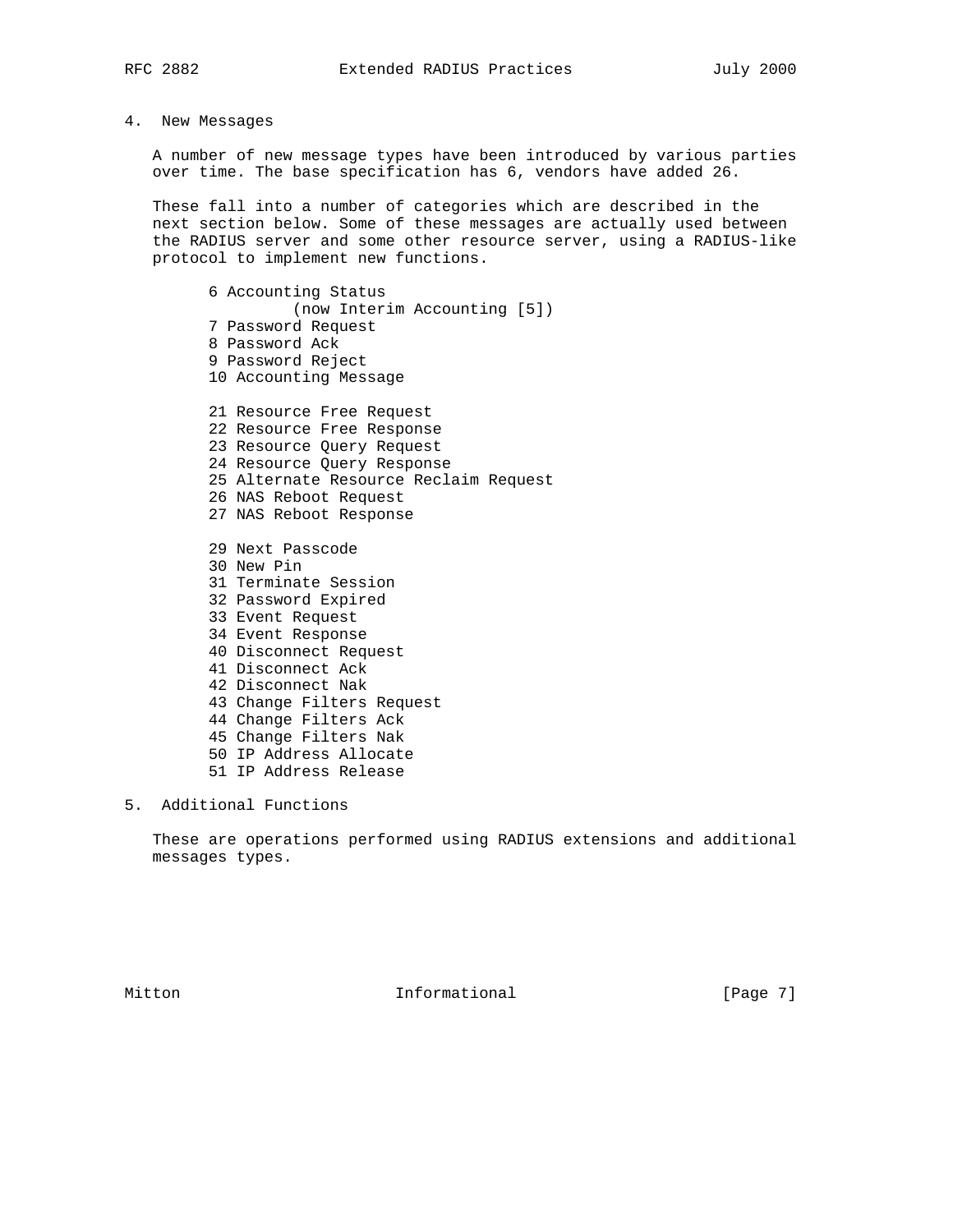## 5.1. Password Change

 Remotely requested password change operations were described and proposed, but rejected by the working group. None the less, the feature is still deployed in a number of products.

Message types:

- Password Request
- Password Ack or Reject

#### 5.2. Authentication Modes

 Additional message types have been added to negotiate passcode changes for token card servers.

- Next Passcode
- New PIN
- Password Expired

 They allow the NAS or RADIUS server negotiate passcode changes with an external security server.

5.3. Menus

 At least two vendors have built menuing interaction systems for use with terminal dial-ins.

 One implementation uses the Reply-Message string as the menu text to be displayed, and the State attribute to keep track of the place in the menu. The menu is displayed using the Access-Challenge message. The response is encoded in the User-Password field like an ordinary challenge sequence would.

 Some RADIUS clients have problems with this because they cannot handle long or multiple Reply-Message attributes that may have embedded carriage returns and line-feeds. The new Echo attribute should also control echo behavior on the menu response. Use of the State attribute to keep track of a Challenge sequence is also standard behavior.

 Another implementation uses two vendor attributes (VSA-Menu-Item, and VSA-Menu-Selector as well as VSA-Third-Prompt) to convey this information. This implementation is vendor specific.

Mitton **Informational Informational** [Page 8]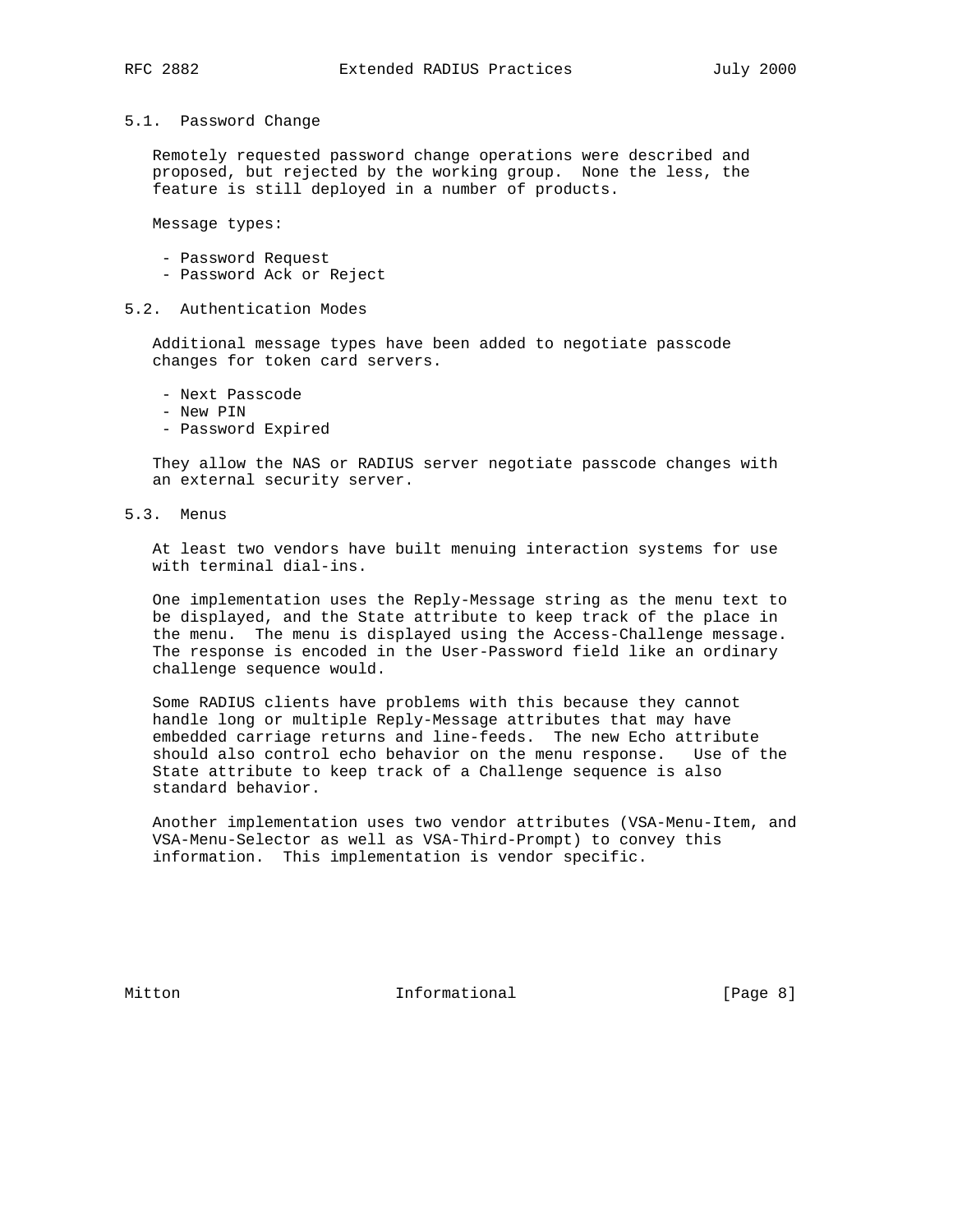## 5.4. Pseudo Users

 One client implementation takes advantage of your vanilla RADIUS server's ability to be used as a remote database server. By using some well-known, implementation specific, strings for Username and Password attributes, the NAS can request information from the server, such as: Static IP routes, Static IPX routes, or the Message of the Day.

 These are called pseudo-user requests, because they use a user entry with this manufactured name, for purposes other than authentication.

 Another client also uses a pseudo-user technique for resolving unknown Filter-ID(11) values. An Access-Request message is sent to the RADIUS server with the Filter-ID as the Username value, the password is a known string, and the Service-Type is VSE- Authorization-Only. The response must also be of the same Service- Type, or the response will be ignored. The responding profile should contain the IP-Filter VSA attributes that will define the desired filter.

 It should be noticed that pseudo-user profiles could be a security problem if a specific or operationally invalid Service-Type is not attached to the profile. The client should test for this returned value, to prevent normal dial-in users from gaining access via this profile.

6. Resource Management

 Authorized sessions may need to be allocated additional dynamic resources in order to perform their services. The most typical is IP addresses. The allocation may want to be delayed until needed or coordinated on a scale independent of the RADIUS server. Additional messages may be used to allocate and free these resources. The RADIUS server may proxy these requests to another server.

 Examples: Certain servers can allocate addresses local to the NAS or use an outboard address server. Other servers have an internal address pool capability, which will fill in the Framed-IP-Address attribute with an assigned value based on pool selected.

## 6.1. Managed Resources:

 Resources managed include: IP Addresses, Concurrent Logins, Dial-in Port allocation policies, Tunnel limits and load distribution.

Mitton **Informational Informational** [Page 9]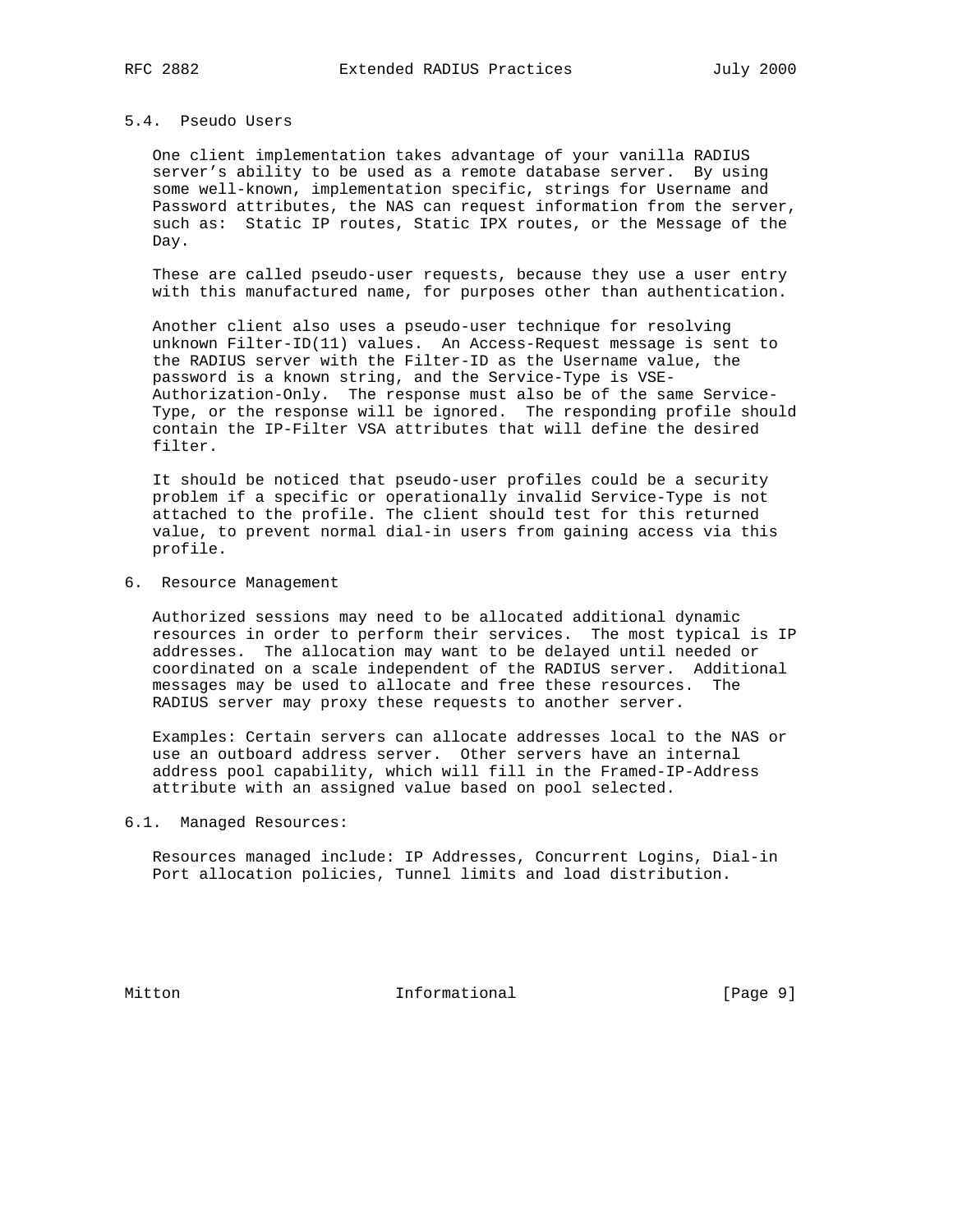There are several different types of implementation techniques:

- Explicit request/free resource requests
- Monitor usage with deamons watching the state
- Explicit messages to a state deamon
- Monitor Accounting messages for state changes
- 6.2. Resource Management Messages

Messages used for resource management

- IP Address Allocate
- IP Address Release
- Resource Request
- Resource Response
- Resource Free Request
- Resource Free Response
- Resource Reclaim Request
- NAS Reboot Request/Response

 These messages are used to allocate and free resources for a NAS from a centralized server. These mechanisms allows the service provider better administrative control than some automated LAN services, which don't have policy inputs or controls.

## 6.3. Concurrent Logins

 The RADIUS protocol was designed to allow stateless servers. That is, servers that don't know the status of the active sessions. However, it is very important for many service providers to keep track of how many sessions a given user may have open, and accordingly disallow access.

 There are several different techniques used to implement login limits on a RADIUS environment. Some vendors have build NAS monitoring tools either into their RADIUS servers, either directly or as auxiliary deamons, that can check the session status of the controlled NASes by SNMP or proprietary methods.

 Other vendors monitor the RADIUS accesses and accounting messages and derive state information from the requests. This monitoring is not as reliable as directly auditing the NAS, but it is also less vendor specific, and can work with any RADIUS NAS, provided it sends both streams to the same server.

Some of the approaches used:

Mitton **Informational Informational** [Page 10]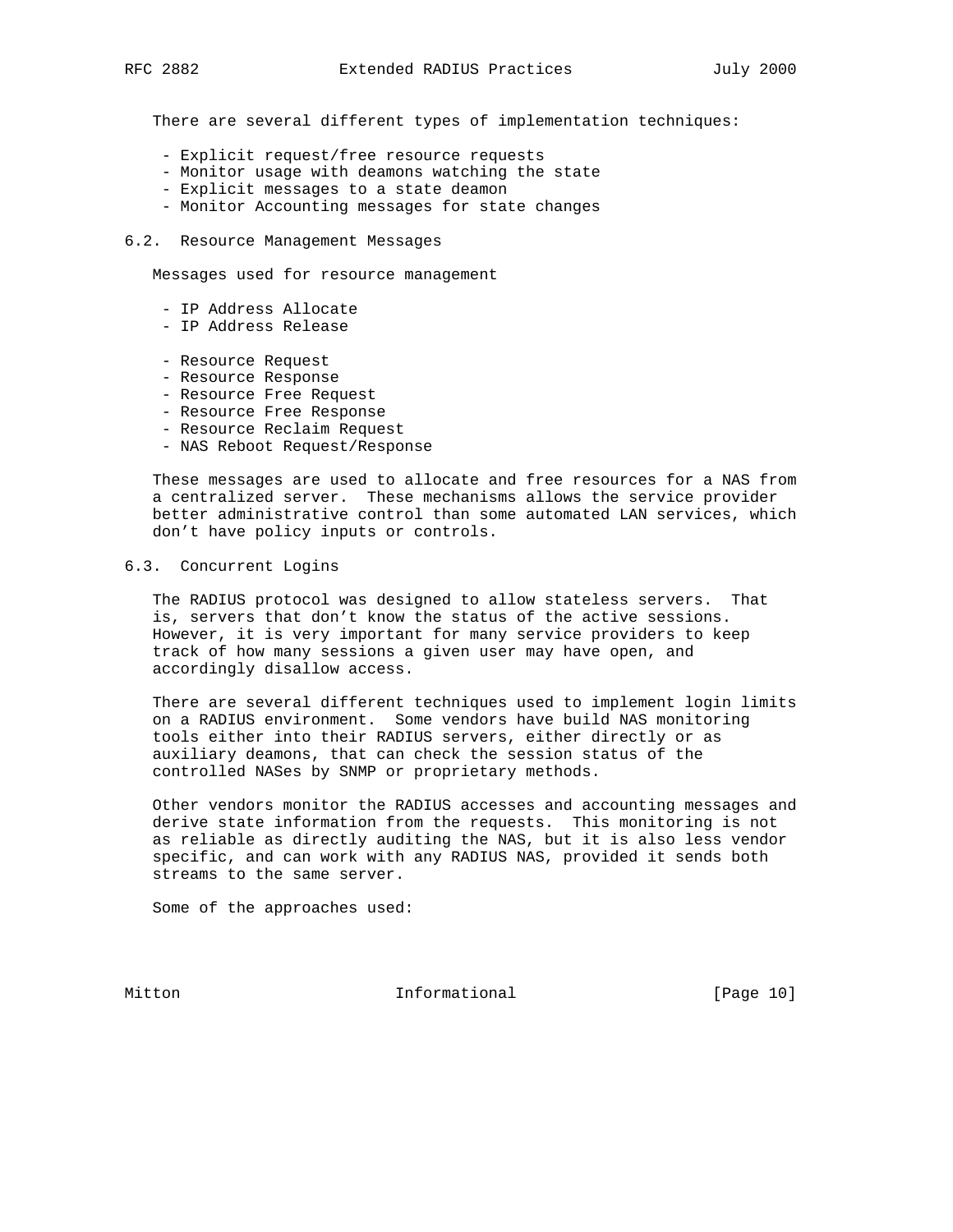- - SNMP commands
	- Telnet monitor deamon
	- Accounting monitor
- 6.4. Authorization Changes:

 To implement an active changes to a running session, such as filter changes or timeout and disconnect, at least one vendor has added a RADIUS "server" to his NAS. This server accepts messages sent from an application in the network, and upon matching some session information, will perform such operations.

Messages sent from Server to NAS

- Change Filter Request
- Change Filter Ack / Nak
- Disconnect Request
- Disconnect Response

 Filters are used to limit the access the user has to the network by restricting the systems and protocols he can send packets to. Upon fulfilling some registration with an authorization server, the service provider may wish to remove those restrictions, or disconnect the user.

7. Policy Services

 Some vendors have implemented policy servers using RADIUS as the control protocol. Two prominent Policy Managers act as RADIUS proxy filters and use RADIUS messages to deny access to new sessions that exceed active policy limits.

 One implementation behaves like a RADIUS proxy server, but with a policy process governing it's forward decisions. Typically a pre authentication message (like the new RADIUS draft Service-Type = CallCheck) is emitted by the NAS upon call arrival. This message will contain only the Dialed-Number information in the Username field. The server receives the Access-Request messages and processes them against it's knowledge of the network state and the provisioned policies.

 An Access-Accept will be returned to the system to accept the call, and many also contain dynamic policy information and Virtual POP specific default parameters. When the real PPP authentication is engaged, the proxy will forwards the Access-Request to a RADIUS server, if this session was approved at pre-auth. It can also process Access-Requests that were not preceded by a pre-auth exchange, and use the Username field for information about the

Mitton Informational [Page 11]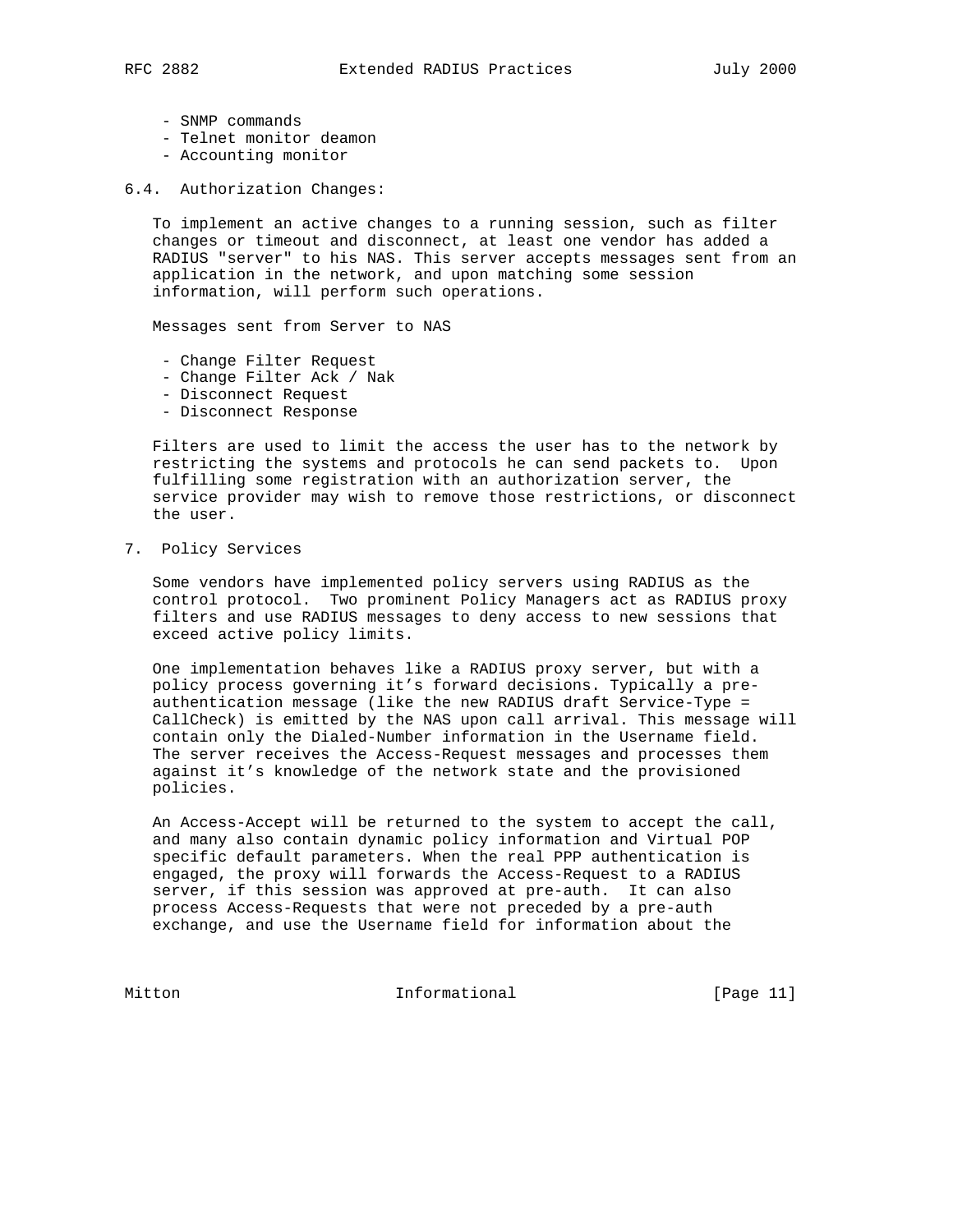desired realm, in it's policy evaluation.

 The other implementation performs a similar operations. It uses VSAs in the Access-Request to distinguish pre-authentication message types.

8. Accounting Extensions

 Traditional Accounting only records session starts and stops which is pretty boring. Additional session information reporting can be added easily which gives a better picture of operation in use as they happen. Some event types are listed below.

- 8.1. Auditing/Activity
	- Call or Modem Starts, Stops
	- Tunnel Starts, Stops
	- Tunnel Link Starts & Stops
	- Admin changes

 These events if monitored by a stateful server can be used to gather information about the usage of the network on a user/session basis. Information about when a particular user entered the network is more relevant to network service management than attempting track backwards from low level IP address flows. Useful information about port usage across a range of NASes allows service provider to quickly find problem areas or users.

 Information about call failures, successes, and quality are also deemed important many service providers.

 Extending RADIUS accounting is easy, it's surprising that more implementations have not been made in this area.

9. Conclusions

 In real life RADIUS Servers are becoming rather complex software implementations. They are often brokering authentication and authorization to other authorities or repositories. Variants of RADIUS protocol is often used as glue protocol for these type of solutions.

 Some of the solutions are kludges that could be cleaned up by better underlying services.

 What this means to the implementor is that RADIUS as the RFCs describe it is becoming less relevant. Many additional features require matching client and server processing message processing.

Mitton Informational [Page 12]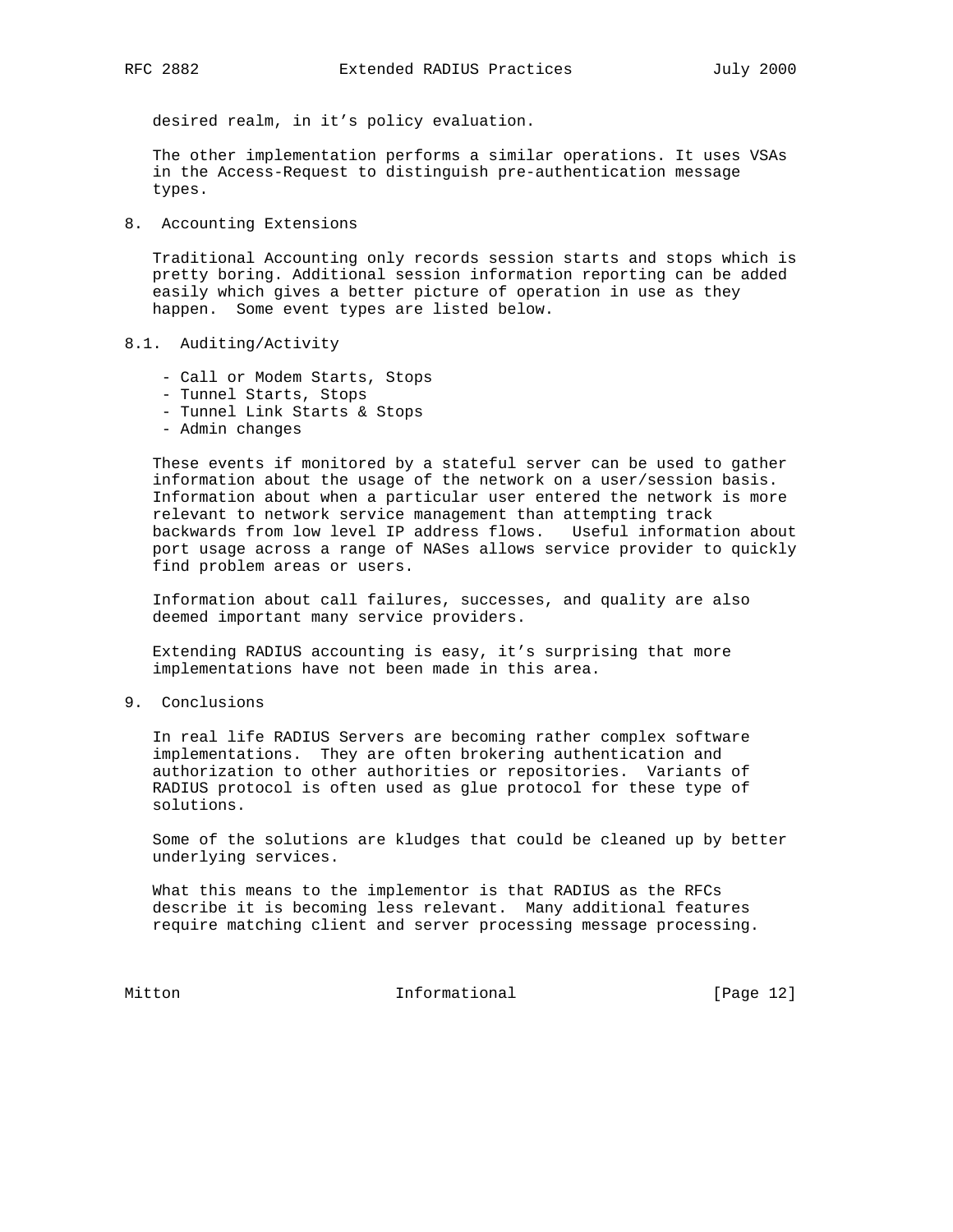Without standardization of these functions we don't have much interoperability in the field and much effort is spent in reverse engineering and reaction to unknown areas.

 This memo is not a complete survey by any means. It is a representative summary of practices that I am aware of at the time of writing. I still appreciate input from vendors or users on practices and details known, and particularly any reference material you can pass me.

## 10. Security Considerations

 This document documents known practices, and does not propose any particular new protocols. Extensions to RADIUS protocols create new security implications because of their functions go beyond those considered in the RFCs. Some of these include:

- The ability to change passwords via a RADIUS exchange was deliberately left out of the protocol by the working group, because of security concerns.
- The Pseudo-User profiles and the Call-Check operation may allow unintended access if static and well-know account names and passwords are allowed to be used by regular interactive accounts. - Resource Management operations must be protected from denial of
- service attacks.
- Client side authorization change exchanges need to be secured from attacks that could disconnect or restrict user services.
- 11. Implementation Documents

 Information about the following implementations can be obtained from the respective owners. Most listed are available from the manufacturer's web site.

- 11.1. Clients:
	- 3Com(USR) Total Control Hub
	- Ericsson(ACC) Tigris
		- draft-ilgun-radius-accvsa-01.txt, Dec 1998
	- Lucent(Ascend) MAX TNT
	- Lucent(Livingston) Portmaster
	- Nortel(Aptis) CVX 1800
	- Nortel(Bay Networks) Versalar 5399/8000 Remote Access Controller
	- Intel(Shiva)

Mitton **Informational Informational** [Page 13]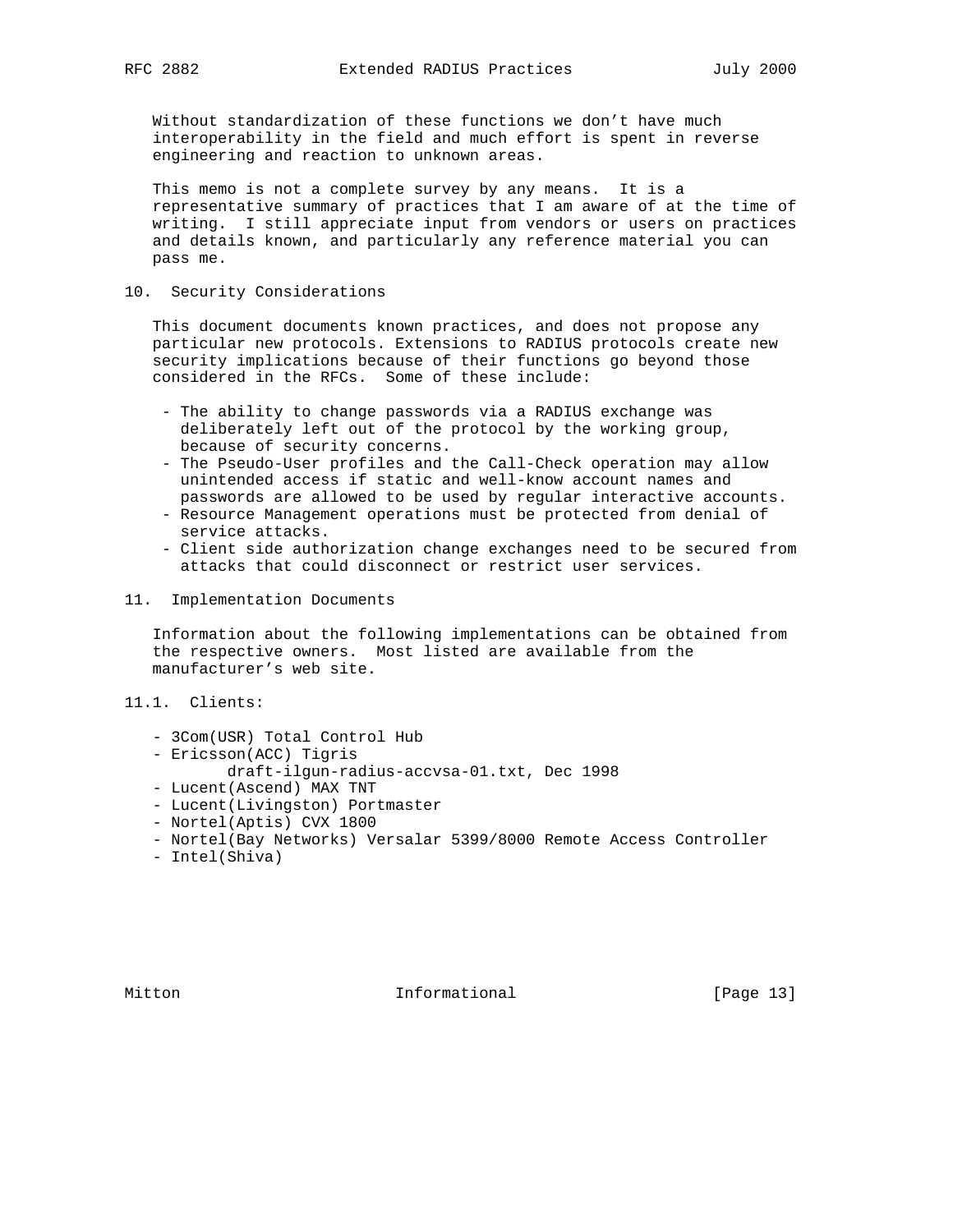- 11.2. Servers:
	- Ericsson(ACC) Virtual Port Server Manager
	- Funk Steel-Belted RADIUS
	- Intel(Shiva) Access Manager
	- Lucent(Ascend) Access Control
	- Lucent(Ascend) NavisAccess
	- Lucent(Ascend) Modified Livingston 1.16
	- Lucent(Livingston) V2.01
	- Lucent(Livingston) ABM
	- Lucent Port Authority
	- MERIT AAA Servers
	- Nortel(Bay Networks) BaySecure Access Control
	- Nortel Preside Radius
	- Nortel CVX Policy Manager
- 12. References
	- [1] Rigney, C., Rubens, A., Simpson, W. and S. Willens, "Remote Authentication Dial In User Service (RADIUS)", RFC 2138, April 1997.
	- [2] Rigney, C., "RADIUS Accounting", RFC 2139, April 1997.
	- [3] Rigney, C., Willens, S., Ruebens, A. and W. Simpson, "Remote Authentication Dial In User Service (RADIUS)", RFC 2865, June 2000.
	- [4] Rigney, C., "RADIUS Accounting", RFC 2866, June 2000.
	- [5] Rigney, C., Willats, W. and P. Calhoun, "RADIUS Extensions", RFC 2869, June 2000.
	- [6] Zorn, G., Leifer, D., Rubens, A., Shriver, J., Holdrege, M. and I. Goyret, "RADIUS Attributes for Tunnel Protocol Support", RFC 2868, June 2000.
	- [7] Zorn, G., Aboba, B. and D. Mitton, "RADIUS Accounting Modifications for Tunnel Protocol Support", RFC 2867, June 2000.
	- [8] Aboba, B. and G. Zorn, "Implementation of L2TP Compulsory Tunneling via RADIUS", RFC 2809, April 2000.
	- [9] Zorn, G., "Microsoft Vendor-specific RADIUS Attributes", RFC 2548, March 1999.
	- [10] Ilgun, K., "RADIUS Vendor Specific Attributes for ACC/Ericsson Datacom Access", Work in Progress.

Mitton **Informational Informational** [Page 14]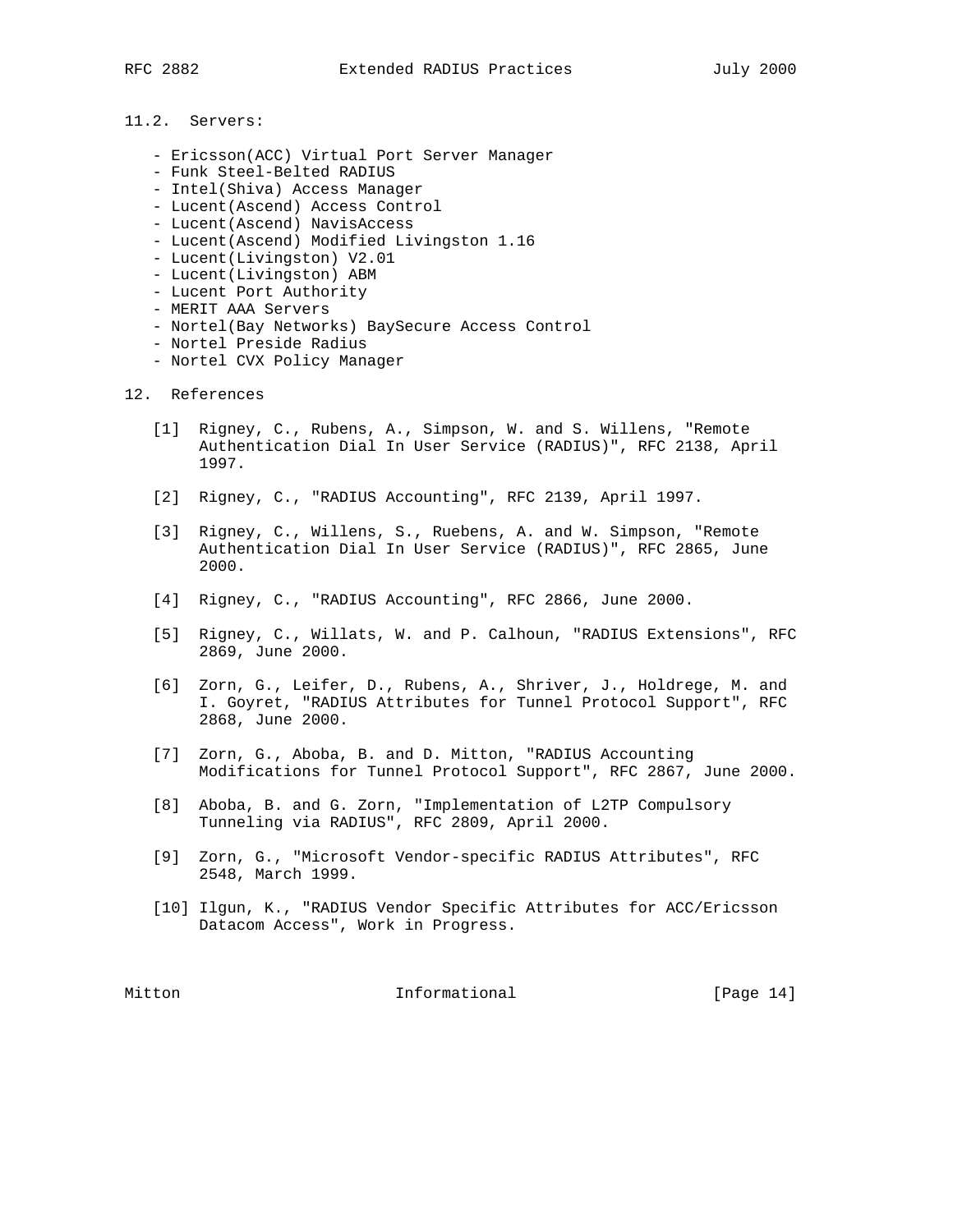# 13. Author's Address

 David Mitton Nortel Networks 880 Technology Park Drive Billerica, MA 01821

 Phone: 978-288-4570 EMail: dmitton@nortelnetworks.com

Mitton Informational [Page 15]